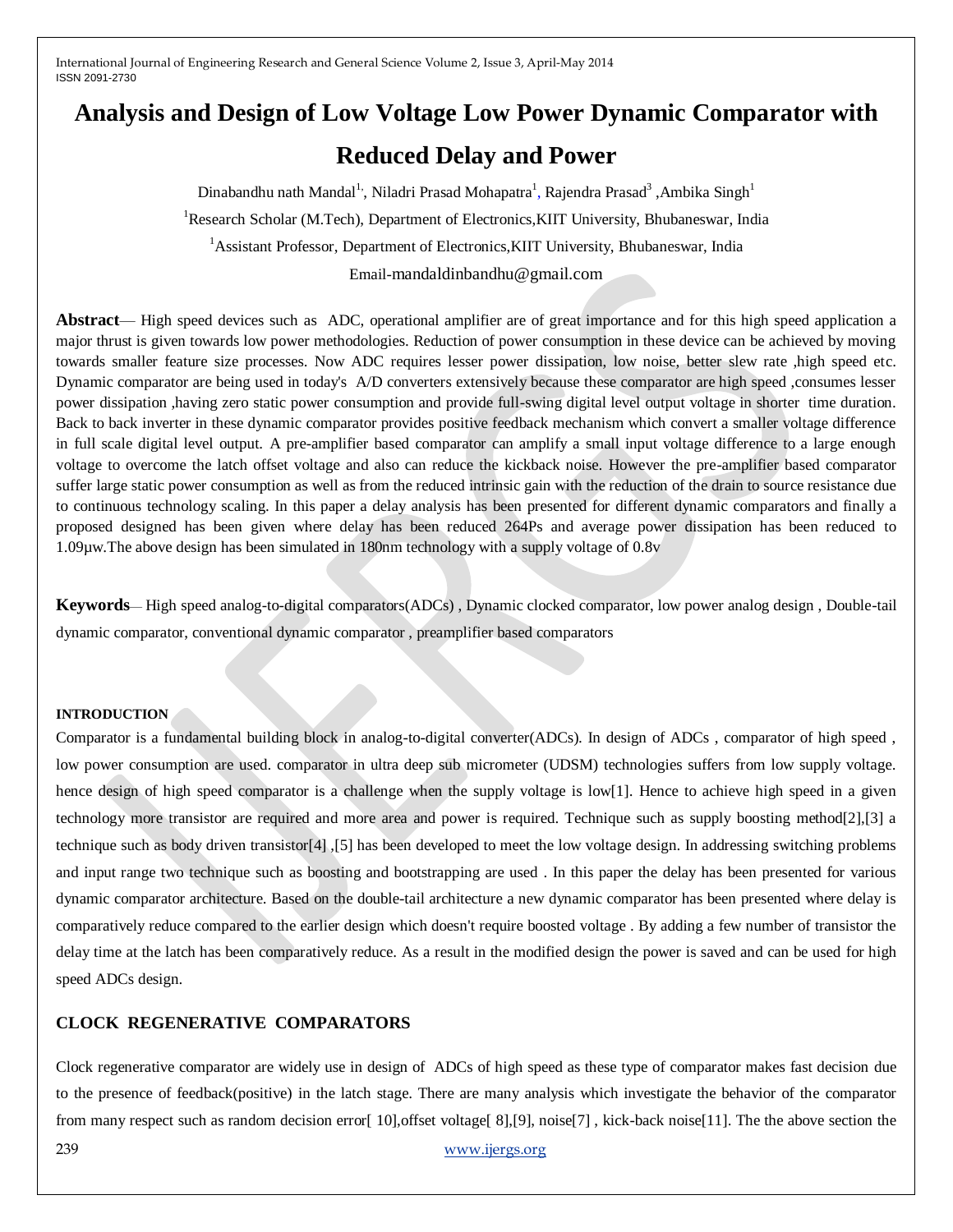analysis of delay is presented. the delay of the conventional dynamic and conventional double-tail comparator are verified and based on the above proposed comparator will be presented

# **I. CONVENTIONAL DYNAMIC COMPARATOR**

Conventional dynamic comparator is widely used dynamic comparator for the design of analog to digital comparator .It has rail-to-rail output swing ,high input impedance , zero static power consumption. the schematic of conventional dynamic comparator is shown in fig 1.1 and fig 1.2 shows the transient simulation of conventional dynamic comparator .



fig 1.1. Schematic of conventional dynamic comparator





The delay of the above comparator consists of two delay  $t_0$  and  $t_{\text{latch}}$  where  $t_0$  discharging delay of the load capacitance  $C_L$  and  $t_{\text{latch}}$  is the latching delay of the cross coupled inverter and hence the total delay( $t_{\text{delay}}$ ) of the above comparator is given as  $t_{\text{delay}} = t_0 + t_{\text{latch}}$ 

$$
=2\frac{C_{\rm L}\left|V_{\rm thp}\right|}{I_{\rm tail}}+\frac{C_{\rm L}}{g_{m,\rm eff}}\cdot\ln\left(\frac{V_{\rm DD}}{4\left|V_{\rm thp}\right|\Delta V_{\rm in}}\sqrt{\frac{I_{\rm tail}}{\beta_{1,2}}}\right).
$$
\n(1)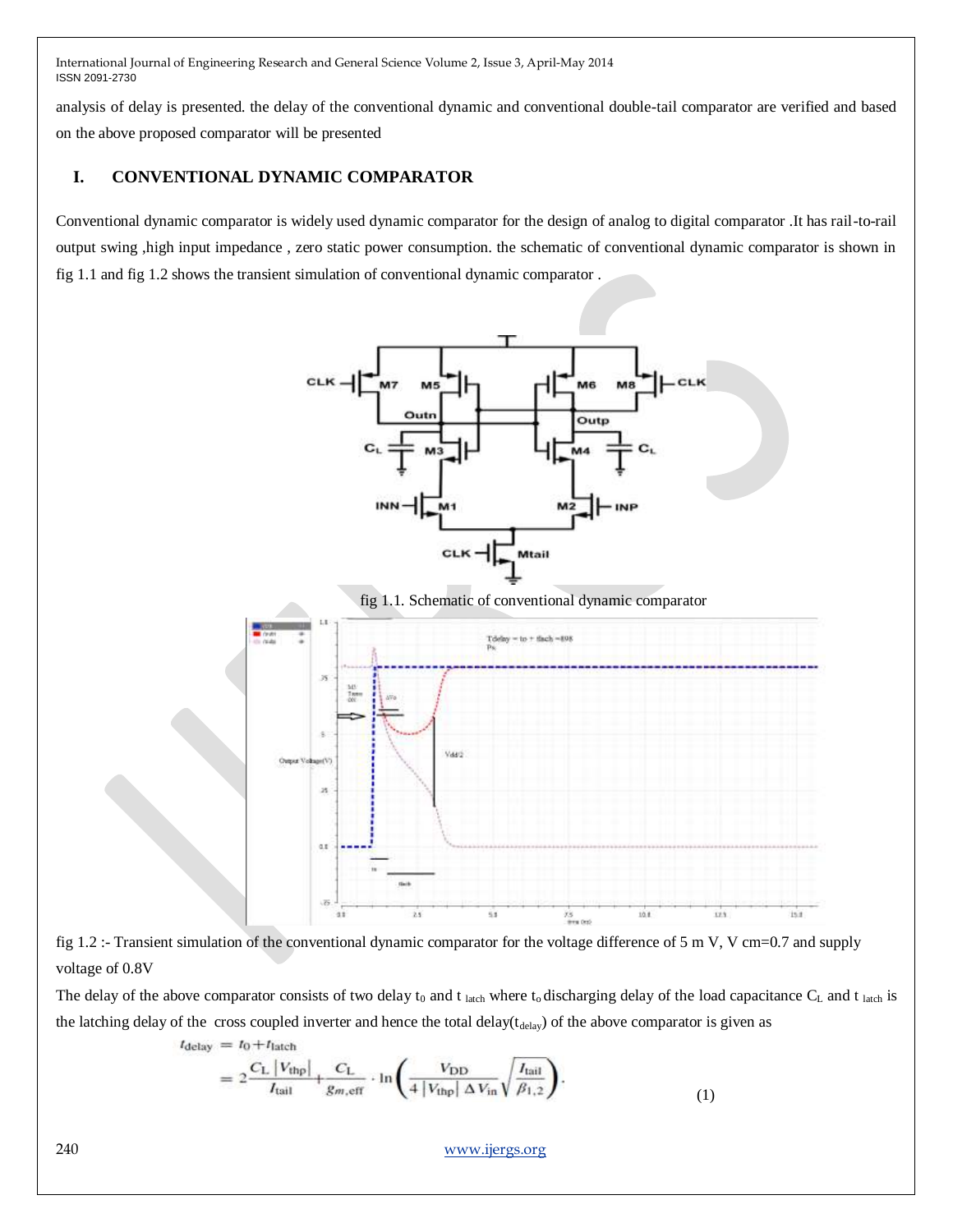Where  $C_L$  is the load capacitance,  $|V_{\text{tmp}}|$  is the threshold voltage of M2 transistor,  $g_{m,eff}$  is the transconductance of the back-to-back inverter, V<sub>DD</sub> is the supply voltage ,I tail is the current of the M<sub>tail</sub> transistor.  $β_{1,2}$  is the current factor of the input transistor , Δ Vin is the input voltage difference. According to equation (1) the delay of the above comparator depends directly to the load capacitance( $C_L$ ) and inversely to input difference voltage  $(\Delta \text{ Vin})$ .

The main advantage of the above architecture are rail-to-rail swing at the output, better robustness against noise and mismatch, static consumption is zero. The power plot of the conventional dynamic comparator is shown in fig 1.3 and the layout of the above comparator is shown in fig 1.4



Fig 1.3 power plot of conventional dynamic comparator



Fig 4 Layout schematic of the conventional dynamic comparator

### **II. CONVENTIONAL DOUBLE-TAIL DYNAMIC COMPARATOR**

The schematic of double-tail dynamic comparator is shown in fig 1.5 as the above topology has large number of transistor and has less stacking and operation can be done at lower supply voltage compared to the earlier design of conventional dynamic comparator. As in these structure due to the presence of two M  $_{tail}$  transistor it provides large current at the latching stage and wider  $M_{tail2}$  requires for fast latching which is independent to V  $_{cm}$  (common mode voltage at input) and has small current at the input stage, required for low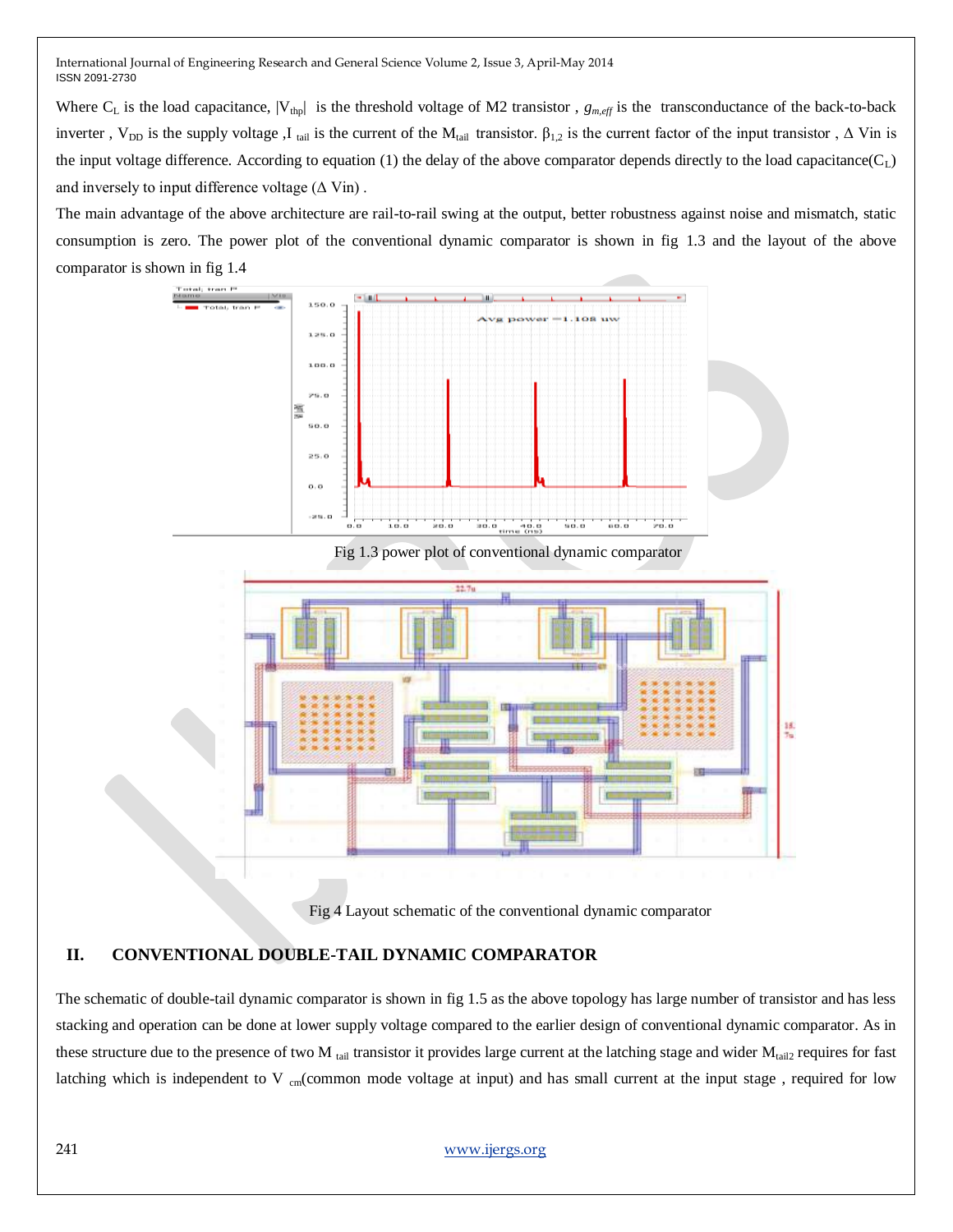offset[6]. The fig 1.6 shows the transient simulation of the conventional double-tail dynamic comparator for input voltage difference of  $\Delta \text{Vir=5mv}$  , V  $_{\text{cm}}=0.7 \text{v}$  and  $\text{V}_{\text{DD}}=0.8 \text{V}$ 



fig 1.5 Schematic of conventional double-tail dynamic comparator





The delay of the double-tail dynamic comparator comprises of two delay  $t_0$  and  $t_{\text{latch}}$ . which is similar to that of conventional dynamic comparator. Here  $t_0$  is the capacitive charging of the capacitance at the load  $C_{\text{Lout}}$ (at the out*n* and out*p*) until the transistor (M9/M10) are on, and hence the latch regeneration starts and  $t_0$  is determined. The total delay of the above comparator is given as

$$
t_{\text{delay}} = t_0 + t_{\text{latch}} = 2 \frac{V_{\text{Thn}} C_{\text{Lout}}}{I_{\text{tail2}}} + \frac{C_{\text{Lout}}}{g_{m,\text{eff}}} \cdot \ln\left(\frac{V_{\text{DD}}/2}{\Delta V_0}\right)
$$
  
= 
$$
2 \frac{V_{\text{Thn}} C_{\text{Lout}}}{I_{\text{tail2}}} + \frac{C_{\text{Lout}}}{g_{m,\text{eff}}}
$$
  

$$
\cdot \ln\left(\frac{V_{\text{DD}} \cdot I_{\text{tail2}}^2 \cdot C_{\text{L,fn(p)}}}{8V_{\text{Thn}}^2 \cdot C_{\text{Lout}} g_{mR1,2} g_{m1,2} \Delta V_{\text{in}}}\right).
$$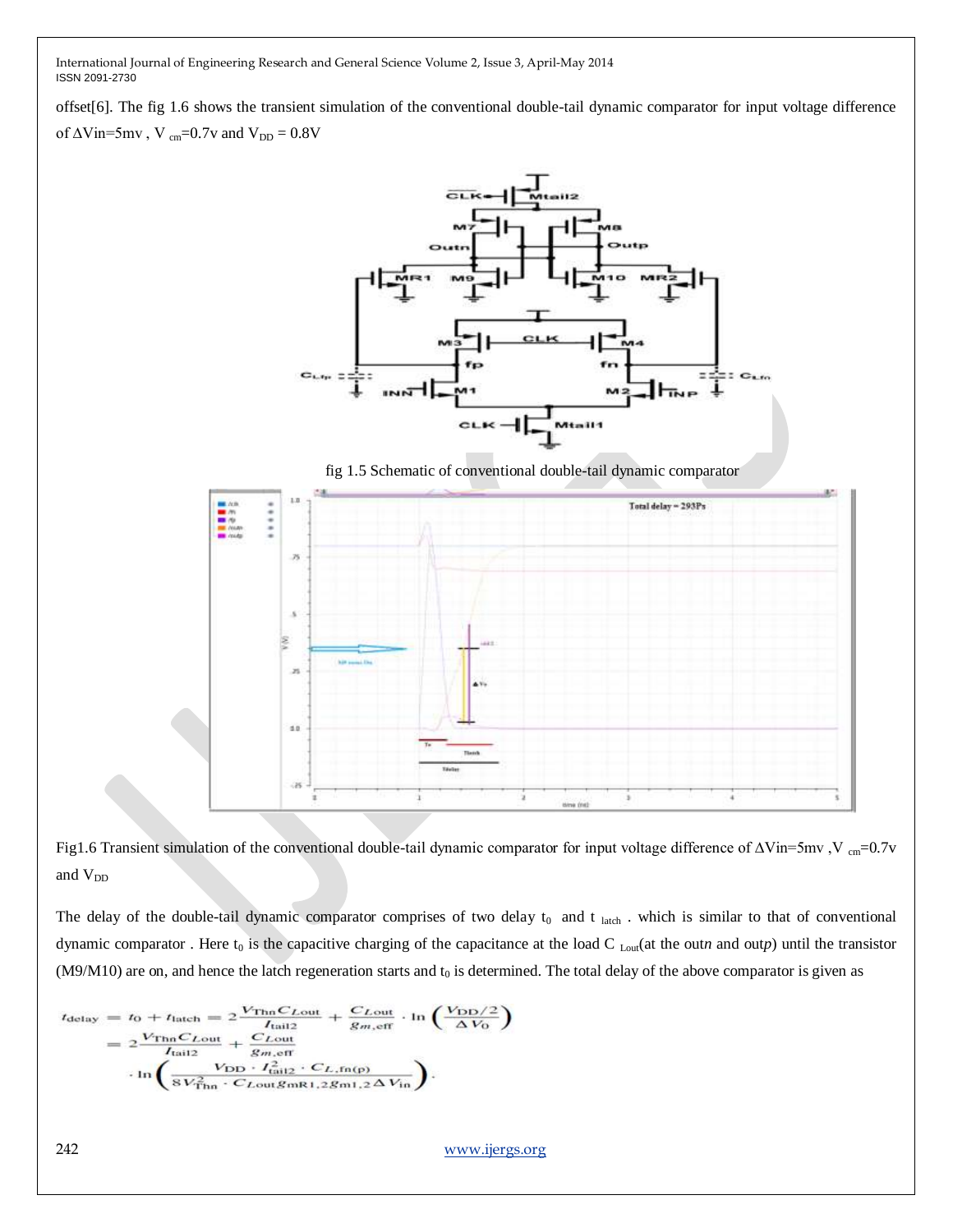where  $g_{mR1,2}$  is transconducatance of the transistor( $M_{R1}$  and  $M_{R2}$ ),  $I_{tail2}$  is the current of  $M_{tail2}$  transistor,  $\Delta$  Vin is the voltage difference at the input,  $\Delta V_0$  is the output voltage difference. The fig 8 and fig 1.7 below shows the power plot for calculating power and layout for determining area respectively of double tail dynamic comparator.



Fig 1.7-Power plot of double-tail dynamic comparator



Fig 1.8 - Layout of double tail dynamic comparator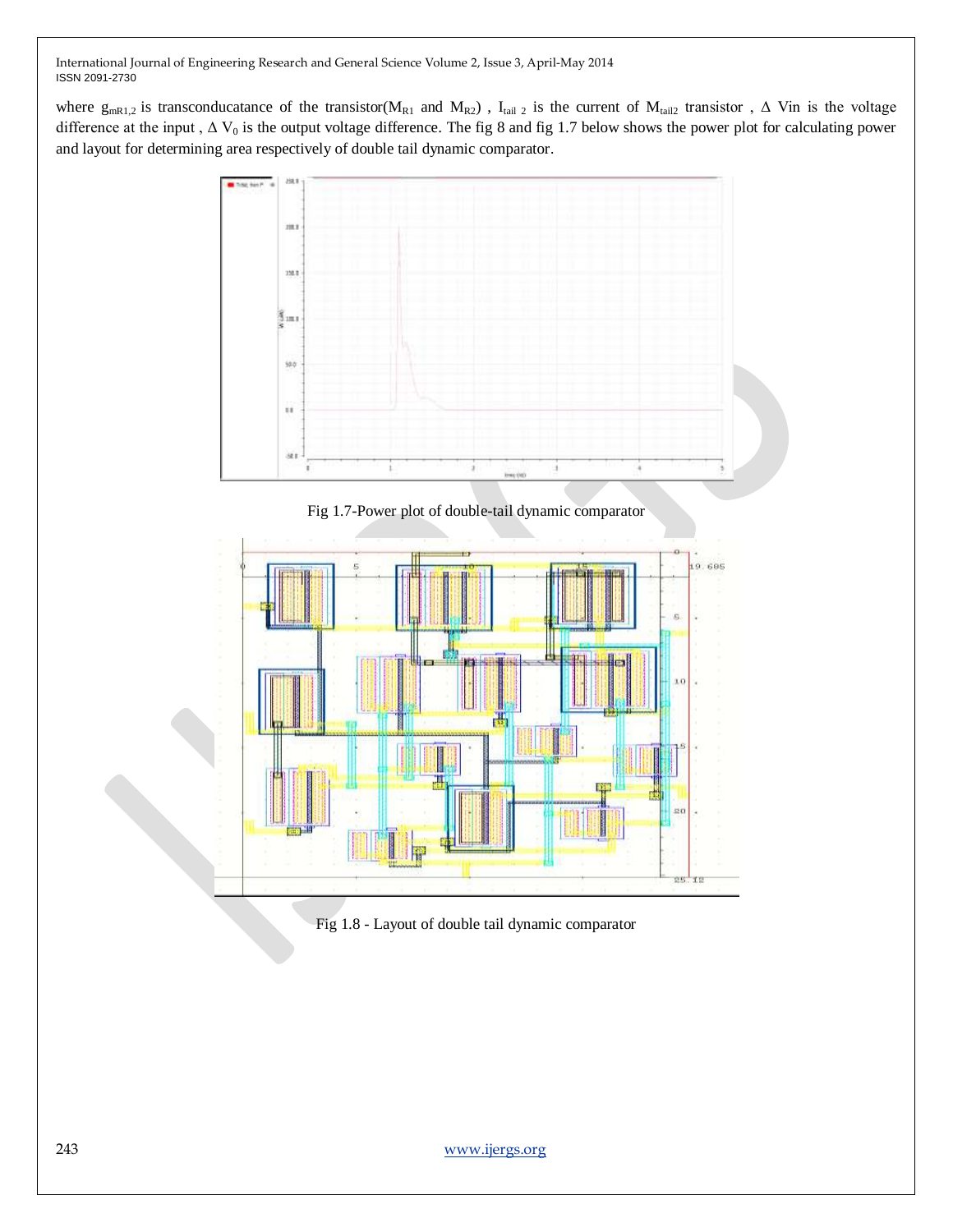### III PROPOSED DOUBLE TAIL DYNAMIC COMPARATOR

The schematic of proposed design is compared with double-tail dynamic comparator is shown in fig 1.9 . In the proposed design the lower input state is replace by differential amplifier with PMOS load



Fig :- 1.9 Schematic of proposed comparator(right) with double-tail dynamic comparator(left)

The delay of the proposed double-tail dynamic comparator is comparatively reduced in comparison to double-tail dynamic comparator. The power plot and Transient simulation of the proposed double-tail dynamic comparator for input voltage difference of  $\Delta$ Vin=5mv, V<sub>cm</sub>=0.7v and V<sub>DD</sub> = 0.8V is shown in fig 2.1 and fig 2.2 shows the layout of proposed double-tail dynamic comparator



Fig 2.1 :- Power plot and Transient simulation of the Modified double-tail dynamic comparator for input voltage difference of  $\Delta$ Vin=5mv, V<sub>cm</sub>=0.7v and V<sub>dd</sub> = 0.8V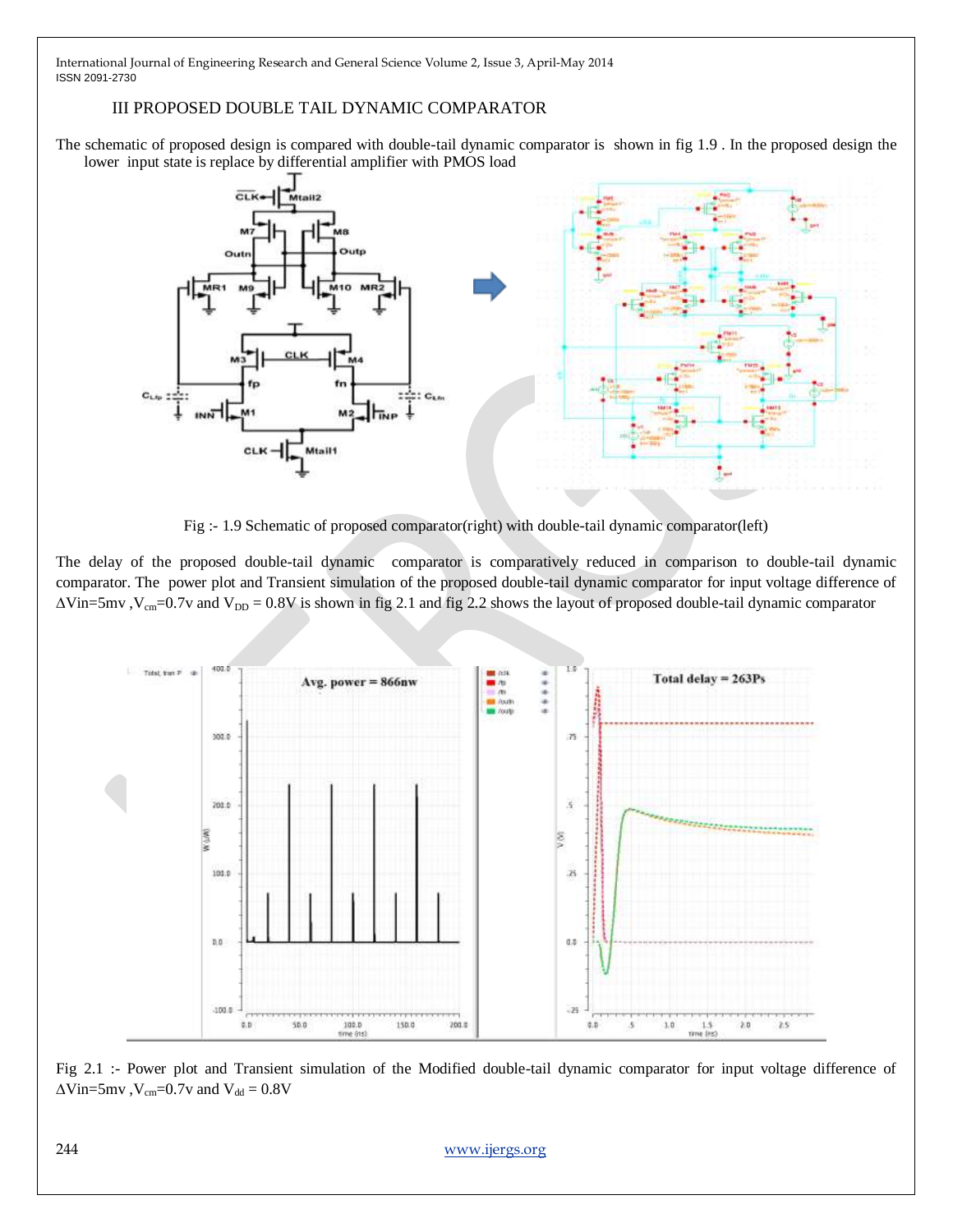| $-1.1$ | $\sim$        | No DRC arrors found.<br><b>Close</b> |  |
|--------|---------------|--------------------------------------|--|
| e.     |               |                                      |  |
|        | $E \subseteq$ |                                      |  |
|        | $D$ O         |                                      |  |
| P 3-   | 25            |                                      |  |

fig 2.2 Layout of proposed double-tail dynamic comparator in 180nm technology

# **SIMULATION RESULT**

The comparison table has been presented to compare the results of proposed comparator with conventional and double-tail dynamic comparators. the above circuit are simulated in a 180nm CMOS technology

| Comparator<br><b>Structure</b>      | <b>Conventional</b><br><b>Dynamic</b><br>Comparator | Double-tail<br><b>Dynamic</b><br>Comparator | <b>Proposed</b><br>Double-tail<br><b>Dynamic</b><br>Comparator |
|-------------------------------------|-----------------------------------------------------|---------------------------------------------|----------------------------------------------------------------|
| No of<br><b>Transistors</b><br>used | 9                                                   | 14                                          | 16                                                             |
| <b>Supply</b><br><b>Voltage (V)</b> | 0.8                                                 | 0.8                                         | 0.8                                                            |
| Delay(Ps)                           | 898.2                                               | 293                                         | 263                                                            |
| Energy (FJ)                         | $1.108\mu$                                          | $2.125 \mu$                                 | 866 n                                                          |
| <b>Estimated</b><br>Area            | $22.7\mu * 15.7\mu$                                 | $28\mu*13\mu$                               | $28.9\mu*19.5\mu$                                              |